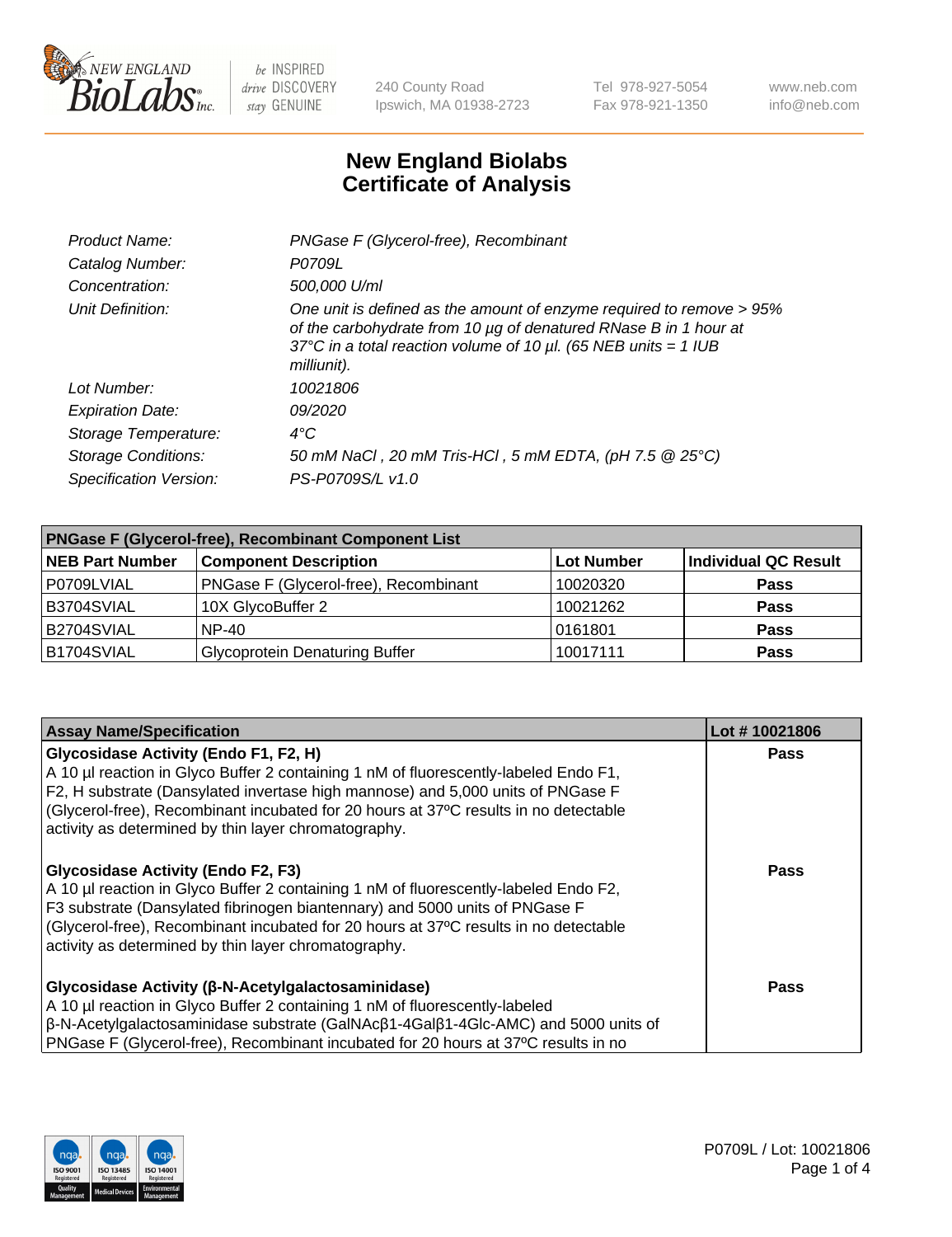

240 County Road Ipswich, MA 01938-2723 Tel 978-927-5054 Fax 978-921-1350 www.neb.com info@neb.com

| <b>Assay Name/Specification</b>                                                                                                                                                                                                                                                                                                                                                                            | Lot #10021806 |
|------------------------------------------------------------------------------------------------------------------------------------------------------------------------------------------------------------------------------------------------------------------------------------------------------------------------------------------------------------------------------------------------------------|---------------|
| detectable activity as determined by thin layer chromatography.                                                                                                                                                                                                                                                                                                                                            |               |
| Glycosidase Activity (β-N-Acetylglucosaminidase)<br>A 10 µl reaction in Glyco Buffer 2 containing 1 nM of fluorescently-labeled<br>β-N-Acetylglucosaminidase substrate (GIcNAcβ1-4GIcNAcβ1-4GIcNAc-AMC) and 5000 units<br>of PNGase F (Glycerol-free), Recombinant incubated for 20 hours at 37°C results in<br>no detectable activity as determined by thin layer chromatography.                         | <b>Pass</b>   |
| Glycosidase Activity (β-Xylosidase)<br>A 10 µl reaction in Glyco Buffer 2 containing 1 nM of fluorescently-labeled<br>$\beta$ -Xylosidase substrate (Xyl $\beta$ 1-4Xyl $\beta$ 1-4Xyl $\beta$ 1-4Xyl-AMC) and 5000 units of PNGase F<br>(Glycerol-free), Recombinant incubated for 20 hours at 37°C results in no detectable<br>activity as determined by thin layer chromatography.                      | <b>Pass</b>   |
| Glycosidase Activity (β1-3 Galactosidase)<br>A 10 µl reaction in Glyco Buffer 2 containing 1 nM of fluorescently-labeled<br>β-Galactosidase substrate (Galβ1-3GlcNAcβ1-4Galβ1-4Glc-AMC) and 5000 units of PNGase<br>F (Glycerol-free), Recombinant incubated for 20 hours at 37°C results in no<br>detectable activity as determined by thin layer chromatography.                                         | Pass          |
| Glycosidase Activity ( $\beta$ 1-4 Galactosidase)<br>A 10 µl reaction in Glyco Buffer 2 containing 1 nM of fluorescently-labeled<br>$\beta$ -Galactosidase substrate (Gal $\beta$ 1-4GlcNAc $\beta$ 1-3Gal $\beta$ 1-4Glc -AMC) and 5000 units of<br>PNGase F (Glycerol-free), Recombinant incubated for 20 hours at 37°C results in no<br>detectable activity as determined by thin layer chromatography. | <b>Pass</b>   |
| <b>Protease Activity (SDS-PAGE)</b><br>A 20 µl reaction in 1X Glyco Buffer 2 containing 24 µg of a standard mixture of<br>proteins and a minimum of 10,000 units of PNGase F (Glycerol-free), Recombinant<br>incubated for 20 hours at 37°C, results in no detectable degradation of the protein<br>mixture as determined by SDS-PAGE with Coomassie Blue detection.                                       | <b>Pass</b>   |
| <b>Protein Purity Assay (SDS-PAGE)</b><br>PNGase F (Glycerol-free), Recombinant is ≥ 95% pure as determined by SDS-PAGE<br>analysis using Coomassie Blue detection.                                                                                                                                                                                                                                        | Pass          |
| Glycosidase Activity (β-Mannosidase)<br>A 10 µl reaction in Glyco Buffer 2 containing 1 nM of fluorescently-labeled<br>β-Mannosidase substrate (Manβ1-4Manβ1-4Man-AMC) and 5000 units of PNGase F<br>(Glycerol-free), Recombinant incubated for 20 hours at 37°C results in no detectable<br>activity as determined by thin layer chromatography.                                                          | <b>Pass</b>   |

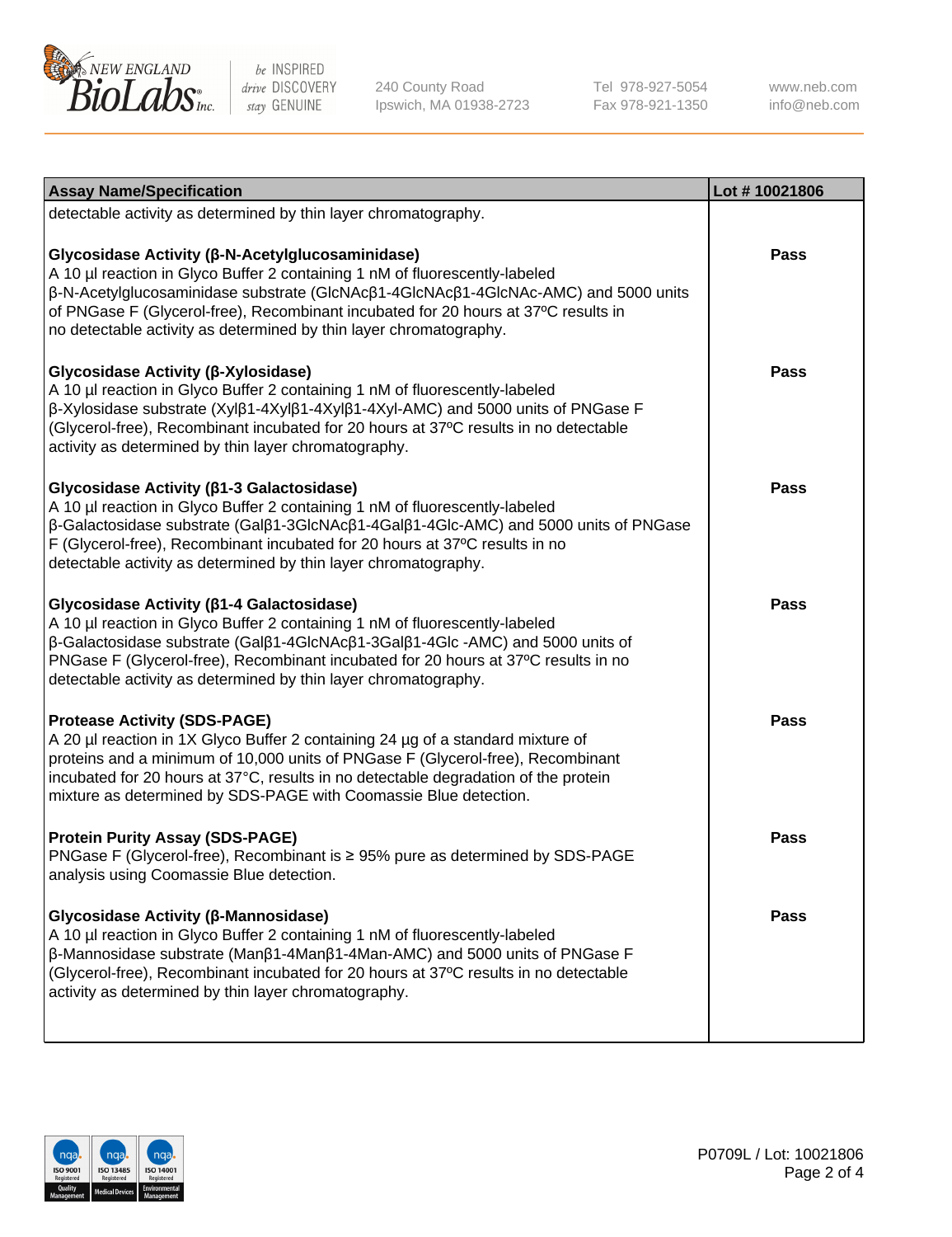

240 County Road Ipswich, MA 01938-2723 Tel 978-927-5054 Fax 978-921-1350 www.neb.com info@neb.com

| <b>Assay Name/Specification</b>                                                                                                                                                                                                                                                                                                                                                           | Lot #10021806 |
|-------------------------------------------------------------------------------------------------------------------------------------------------------------------------------------------------------------------------------------------------------------------------------------------------------------------------------------------------------------------------------------------|---------------|
| Glycosidase Activity (α-Glucosidase)<br>A 10 µl reaction in Glyco Buffer 2 containing 1 nM of fluorescently-labeled<br>a-Glucosidase substrate (Glca1-6Glca1-4Glc-AMC) and 5000 units of PNGase F<br>(Glycerol-free), Recombinant incubated for 20 hours at 37°C results in no detectable<br>activity as determined by thin layer chromatography.                                         | Pass          |
| Glycosidase Activity (α-N-Acetylgalactosaminidase)<br>A 10 µl reaction in Glyco Buffer 2 containing 1 nM of fluorescently-labeled<br>α-N-Acetylgalactosaminidase substrate (GalNAcα1-3(Fucα1-2)Galβ1-4Glc-AMC) and 5000<br>units of PNGase F (Glycerol-free), Recombinant incubated for 20 hours at 37°C<br>results in no detectable activity as determined by thin layer chromatography. | <b>Pass</b>   |
| Glycosidase Activity (α-Neuraminidase)<br>A 10 µl reaction in Glyco Buffer 2 containing 1 nM of fluorescently-labeled<br>α-Neuraminidase substrate (Neu5Acα2-3Galβ1-3GlcNAcβ1-3Galβ1-4Glc-AMC) and 5000 units<br>of PNGase F (Glycerol-free), Recombinant incubated for 20 hours at 37°C results in<br>no detectable activity as determined by thin layer chromatography.                 | <b>Pass</b>   |
| Glycosidase Activity (α1-2 Fucosidase)<br>A 10 µl reaction in Glyco Buffer 2 containing 1 nM of fluorescently-labeled<br>α-Fucosidase substrate (Fucα1-2Galβ1-4Glc-AMC) and 5000 units of PNGase F<br>(Glycerol-free), Recombinant incubated for 20 hours at 37°C results in no detectable<br>activity as determined by thin layer chromatography.                                        | <b>Pass</b>   |
| Glycosidase Activity (α1-3 Fucosidase)<br>A 10 µl reaction in Glyco Buffer 2 containing 1 nM of fluorescently-labeled<br>α-Fucosidase substrate (Fucα1-3Galβ1-4GlcNAcβ1-3Galβ1-4Glc-AMC) and 5,000 of PNGase<br>F (Glycerol-free), Recombinant incubated for 20 hours at 37°C results in no<br>detectable activity as determined by thin layer chromatography.                            | <b>Pass</b>   |
| Glycosidase Activity (a1-3 Galactosidase)<br>A 10 µl reaction in Glyco Buffer 2 containing 1 nM of fluorescently-labeled<br>α-Galactosidase substrate (Galα1-3Galβ1-4GlcNAc-AMC) and 5000 units of PNGase F<br>(Glycerol-free), Recombinant incubated for 20 hours at 37°C results in no detectable<br>activity as determined by thin layer chromatography.                               | <b>Pass</b>   |
| Glycosidase Activity (α1-3 Mannosidase)<br>A 10 µl reaction in Glyco Buffer 2 containing 1 nM of fluorescently-labeled<br>α-Mannosidase substrate (Manα1-3Manβ1-4GlcNAc-AMC) and 5000 units of PNGase F<br>(Glycerol-free), Recombinant incubated for 20 hours at 37°C results in no detectable<br>activity as determined by thin layer chromatography.                                   | Pass          |
| Glycosidase Activity (α1-6 Galactosidase)                                                                                                                                                                                                                                                                                                                                                 | <b>Pass</b>   |